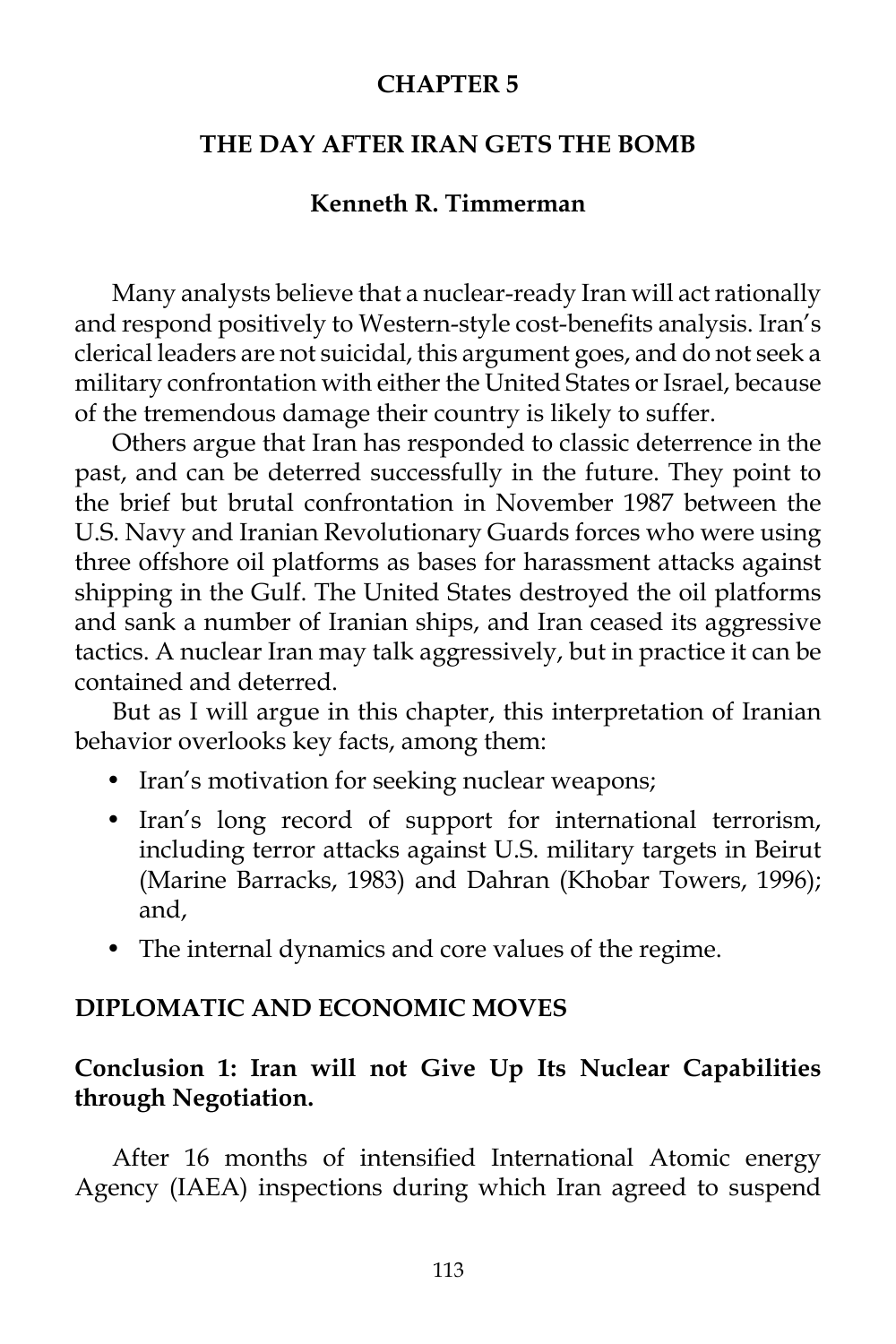uranium enrichment and to stop building enrichment centrifuges, the Iranian leadership decided to reverse course and resume enrichment activities. On June 12, 2004, Foreign Minister Kamal Kharrazi announced that Iran "won't accept any new [safeguard] obligations. Iran has a high technical capability and has to be recognized by the international community as a member of the nuclear club. This is an irreversible path."

 Kharrazi essentially pointed to the red line, indicating that Iran had no intention of abandoning its work to master the entire nuclear fuel cycle, from uranium mining, milling, conversion, and enrichment, to spent fuel reprocessing. "That somebody demands that we give up the nuclear fuel cycle . . . is an additional demand," he said. "We can't accept such an additional demand, which is contrary to our legal and legitimate rights," he said. "No one in Iran can make a decision to deny the nation of something that is a source of pride."<sup>1</sup> That "pride" clearly does not stem from mastering civilian nuclear technology, since Iran has been working in this area since its first U.S.-built research reactor went critical in November 1967.<sup>2</sup>

 Similar statements about Iran's nuclear intentions have been made by Hasan Rohani, head of the Iran's Supreme National Security Council, and the regime's chief nuclear negotiator; Supreme Leader Ayatollah Ali Khamenei; and recently-elected leaders of Iran's Parliament, or *Majlis*. Even so-called "moderate" President Mohammad Khatami said his country had no obligation to respect the IAEA injunctions. "Nothing stands in the way" of renewed centrifuge activity, he declared on July 15, 2004, shortly after Iran broke the seals the IAEA had placed on key production equipment. "We are not committed any longer to the promise to expand the suspension to include building centrifuges because they [Britain, Germany, and France] failed to keep their promise of closing Iran's dossier," he said.<sup>3</sup> On July 28, the IAEA reported that Iran had resumed production of uranium hexafluoride gas. That same day, an IAEA Governing Board member state circulated a two-page intelligence report alleging that "Iranian middlemen . . . are in the advanced stages of negotiations in Russia to buy deuterium gas" as a booster for thermonuclear warheads.<sup>4</sup>

 Iran has insisted on mastering the fuel cycle even though its insistence has caused delays and increased the cost of building the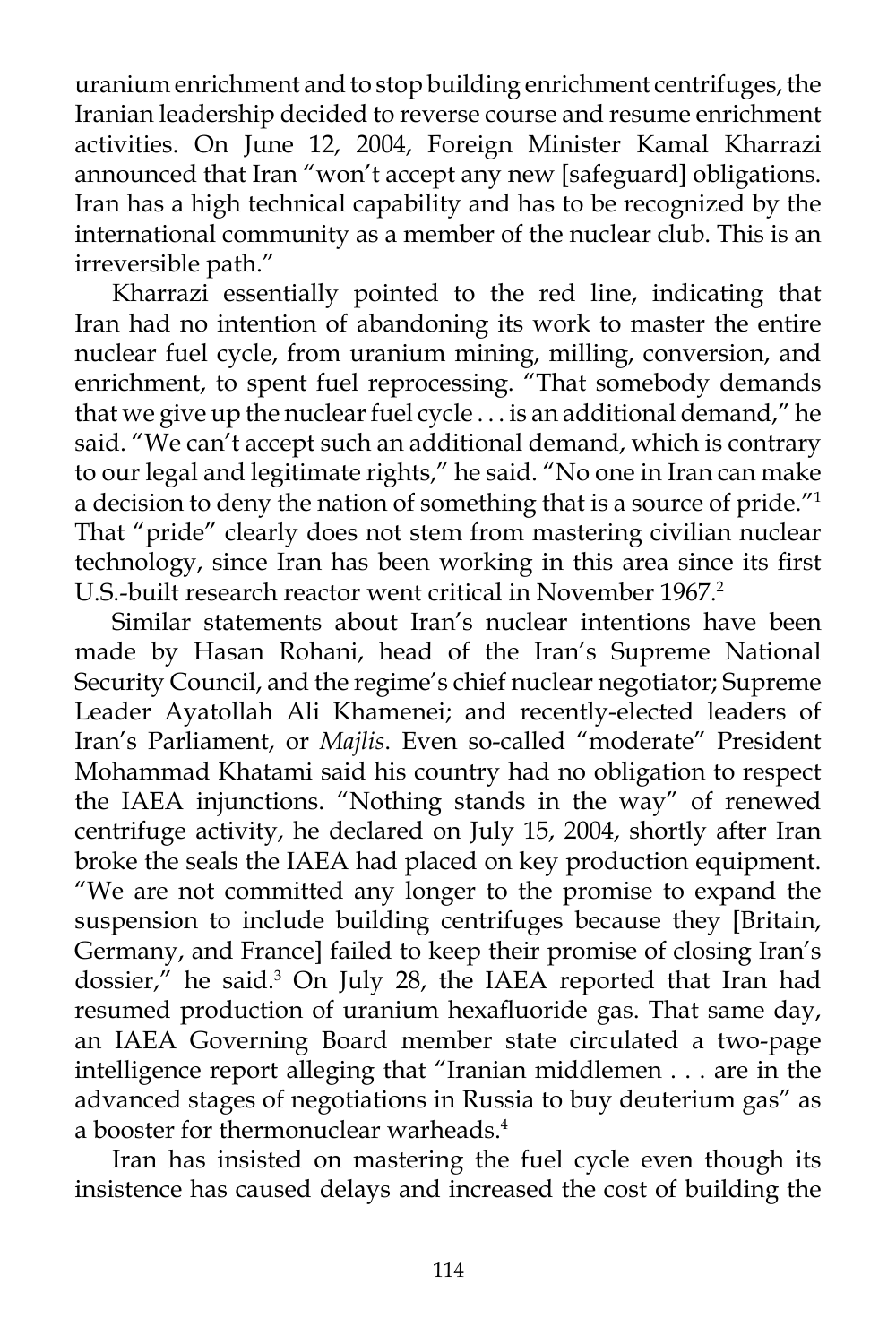Bushier nuclear plant. To meet proliferation concerns, Russia initially offered to deliver reactor fuel worth \$30 million for Bushier over a 10-year period starting in 2001, taking the spent fuel rods back to Russia for reprocessing.<sup>5</sup> But Iran subsequently rejected the Russian demand. In June 2003, the Russian government—eager to get paid and to conclude additional nuclear deals with Iran—offered to guarantee deliveries of nuclear fuel regardless of whether Iran acceded to the "Additional Protocol," a key IAEA demand. Finally, in October 2003, Russian defense minister Sergey Ivanov declared, during a visit to Canada, that Russia would only supply the fuel if Iran made good on its pledge to sign a contract for returning spent nuclear fuel to Russia.<sup>6</sup> By that point, Iran was unveiling to the IAEA its own nuclear fuel fabrication and reprocessing capabilities, making the whole question of Russian fuel deliveries and reprocessing moot.

 Iran can be expected to continue this type of commercial nuclear hardball with its suppliers. As it gains expertise and capabilities, Iran could conceivably sever its commercial relationship with Russia and operate the reactor on its own under IAEA safeguards, until it decides to reprocess the spent fuel for a nuclear weapons arsenal.

 Ignoring this recent history, a July 2004 Council on Foreign Relations (CFR) Task Force on Iran report suggested a grand nuclear bargain to the ruling clerics in Tehran. Under the CFR proposal,

Iran would be asked to commit to permanently ceasing all its enrichment and reprocessing activities, subject to international verification. In return, the international community would guarantee access to adequate nuclear fuel supplies, with assurances that all spent fuel would be returned to the country of origin, and to advanced power generation technology (whose export to Iran is currently restricted).<sup>7</sup>

But Tehran's leaders have already rejected this approach; saying "pretty please" won't help. The Islamic Republic wants to retain these capabilities because it wants to use the "legend" of nuclear power to mask its break-out capabilities. Iran's negotiating record with the IAEA shows that the only nuclear bargain it finds of interest is one that runs out the clock, playing on the delusions of the willfully naïve and the appeasers until Iran has enriched enough uranium for a modest arsenal. France, Britain, and Germany have further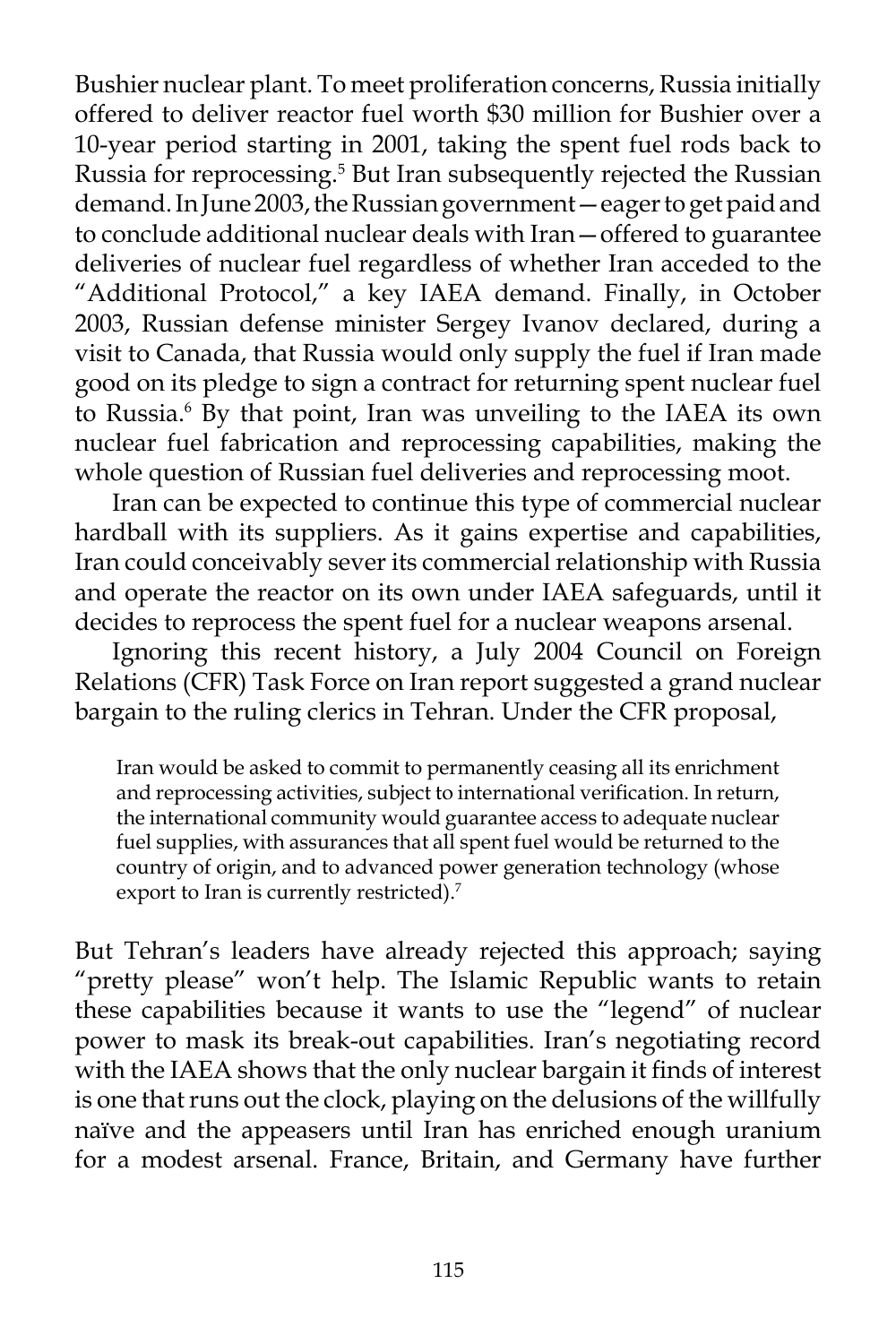encouraged Iran toward intransigence by allowing it to break the IAEA seals on centrifuge production equipment with impunity.

#### **Conclusion 2: Iran will Leverage Its Friends and Suppliers.**

 The Islamic Republic has few real friends. Syria and Libya were allies in its 8-year war against Iraq; and while Syria has remained true, Libya has not. There are indications that Iran's ruling clerics fear what Qaddafi will tell the United States and Britain about their shared uranium enrichment procurement efforts, following Libya's unilateral decision in December 2003 to surrender its nuclear weapons programs and equipment to the United States and Britain. Unconfirmed reports suggest that Iran has been arming the Libyan Combat Islamic Group at camps in southern Iran, after Qaddafi expelled the group from Libya in 1997. The group initially relocated to Afghanistan, where it worked with al Qaeda, but relocated to Iran after the United States expelled the Taliban regime in late  $2001$ .<sup>8</sup> A nuclear-ready Iran will feel more brazen to "punish" Qaddafi for cooperating with the United States and Britain by supporting this and other Libyan opposition groups. It also will reinforce ties with Syria, using Syria as a transit point for arming Hezbollah in Lebanon for stepped up attacks on Israel. It may be tempted to share weapons of mass destruction (WMD) technologies with Syria.

 If friends are few, suppliers are many. The Islamic Republic's military and strategic relationship with North Korea goes back to the early 1980s and, because of the secrecy of both regimes, is not well-known to the general public. Iran's *Shahab*-3 missile program was developed with North Korean, as well as Russian assistance. Former Revolutionary Guards commander Major General Mohsen Rezai was a key player in the military exchanges with North Korea, and frequently traveled to Pyongyang to observe missile tests and purchase equipment. Considered by regime insiders as a nationalist, not an Islamist, Rezai's continued involvement in Iran's strategic weapons programs is another indicator that all factions of the ruling elite consider the acquisition of broad-based WMD capabilities critical for the regime's survival. In late June 2004, new reports surfaced that Iran had been purchasing highly enriched uranium (HEU) from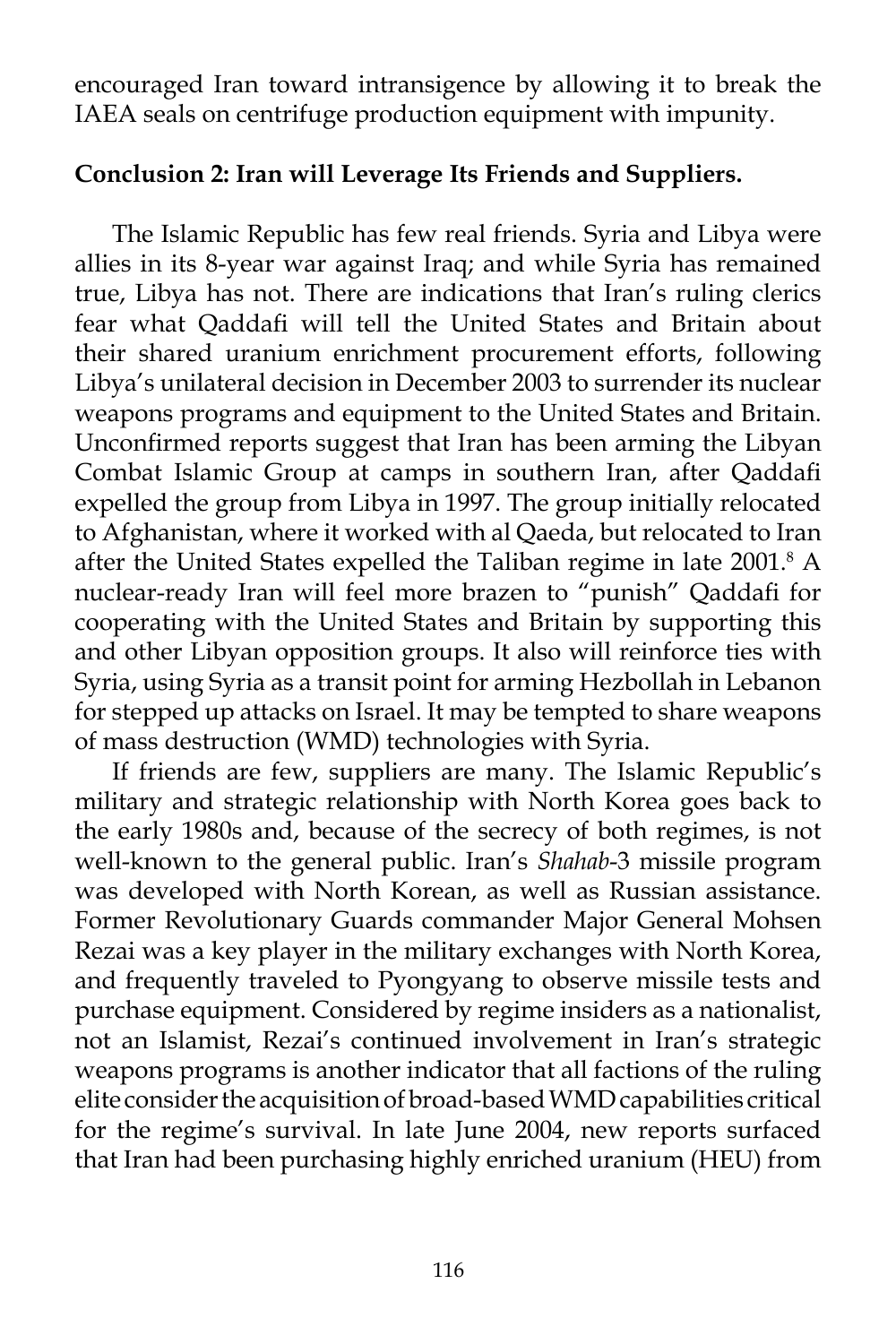North Korea over the previous 2 years. A nuclear-ready Iran could step up these purchases as a counter to international inspections or surveillance of its own enrichment plants.

 Russia has been a major supplier of conventional weapons and nuclear and missile technologies. Indicators of Russia's willingness to help Iran's nuclear weapons program first surfaced nearly a decade ago when President Yeltsin's advisor for Ecological Affairs, Alexei Yablokov, revealed that part of the \$800 million nuclear deal signed between Russia and Iran in January 1995 included a Russian offer to supply a complete centrifuge enrichment plant.<sup>9</sup> This was further confirmed when the complete text of the accord was published in May 1995 by the Natural Resources Defence Council in Washington, DC.

 After intense U.S. criticism, President Yeltsin acknowledged at the Moscow summit on May 10, 1995, that the agreement with Iran contained military as well as civilian nuclear technology and material, but insisted that it had been "concluded legitimately and in accordance with international law and no international treaties were violated in the process." Yeltsin added that Russia was now amenable,

to separate those two. In as much as they relate to the military component and the potential for creating weapons grade fuel and other matters—the centrifuge, the construction of shafts—we have decided to exclude those aspects from the contract. So the military component falls away and what remains is just a civilian nuclear power station with light water reactors, which are designed to provide heat and power.<sup>10</sup>

Since that time, world attention has focused on Russia's ongoing negotiations with Iran over Bushier, not its involvement in the Iranian centrifuge enrichment program or the supply of know-how and expertise. In its public reports, the IAEA has pointedly excised all references to the "foreign sources" of Iran's centrifuge enrichment and reprocessing equipment.

 Russia's role in helping Iran to design and build the nuclearcapable *Shahab*-3 missile is much better known and well-documented than North Korea's. On July 20, 2003, production missiles were delivered to the Iranian Revolutionary Guards Corps, following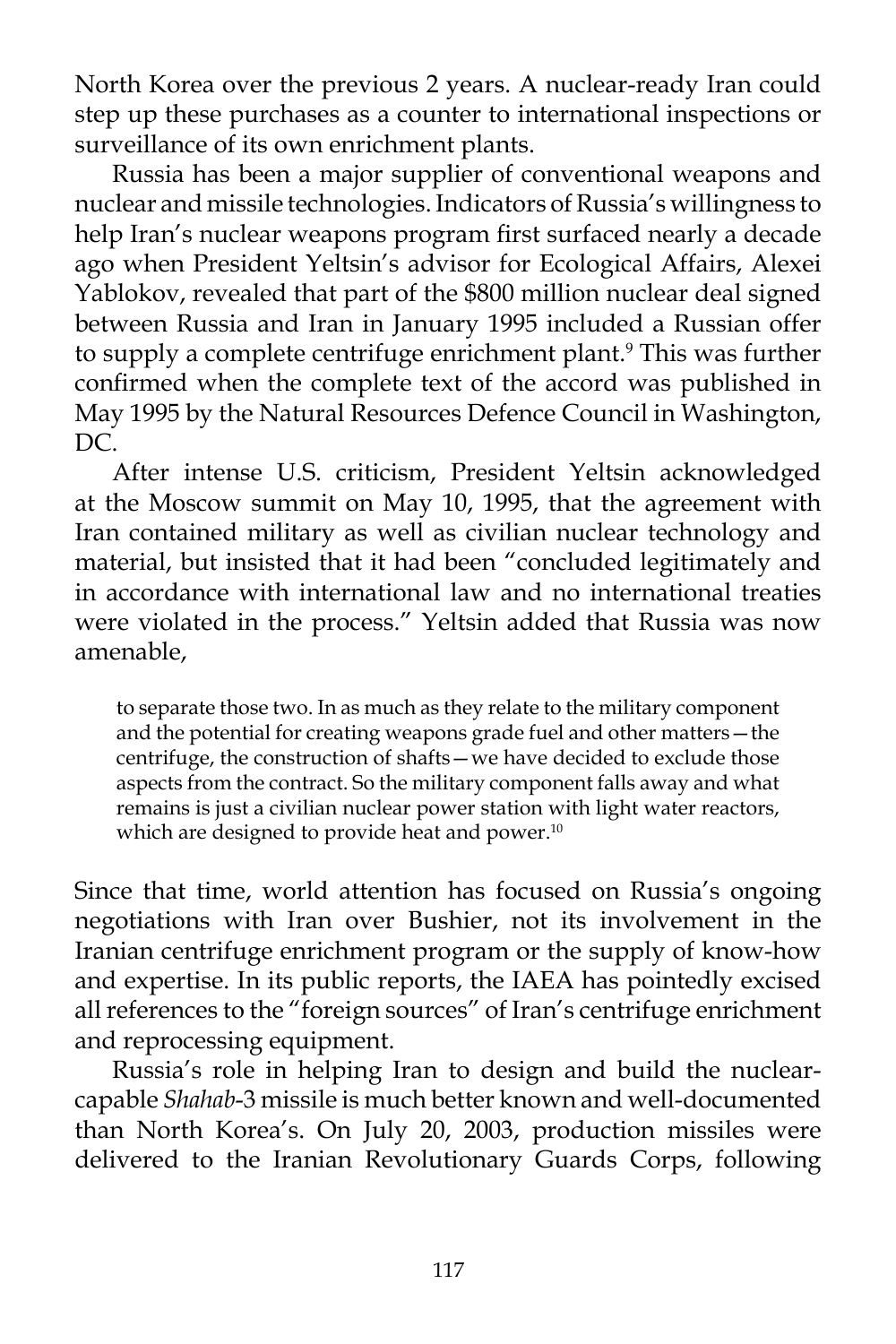a final evaluation test that demonstrated that the *Shahab*-3 was capable of launching a nuclear warhead to targets up to 800 miles distant, bringing Israel and U.S. bases throughout the Middle East into range. Top military and strategic advisors to Presidents Yeltsin and Putin have argued that Russia's long-term strategic interests are best-served by a powerful Iran capable of checking U.S. power in the Persian Gulf. Accordingly, Russia defied U.S. pressure throughout the mid and late 1990s by continuing to provide assistance to the Iranian missile programs, despite U.S. sanctions and threats of a cutoff in space cooperation.<sup>11</sup>

 Far from alienating Russia, a nuclear-ready Iran will exploit this long-standing relationship in ways that on the surface could appear contradictory. On the one hand, Iran might grudgingly agree to a Russian cut-off in assistance to the Bushier nuclear plant—thereby allowing Russia to appear "helpful" to Western nations seeking to apply pressure on Iran to abandon its clandestine nuclear capabilities. But at the same time, the Russian government could "wink and nod" at "nongovernment actors" who provide nuclear assistance and technology to Iran through grey market deals, just as they did with Iran's missile programs.

 If the United States and its allies take Iran's case to the United Nations (UN), Iran will seek Russia's support in preventing UN Security Council sanctions or resolutions authorizing the use of force. To achieve Russian cooperation, Iran's leaders will offer Russia commercial inducements (oil and gas development contracts, industrial contracts, etc.) and strategic inducements, such as a pledge not to support Islamic groups in Chechnya and elsewhere opposing Russian rule. Iran played a similar game with noteworthy success during the 1980-88 Iran-Iraq war. The Union of Soviet Socialist Republics (USSR) rewarded Iran for its refusal to tolerate anti-Soviet resistance activities by Afghan refugees with extensive covert arms deliveries from the USSR and its surrogates. The Soviet-Iran arms relationship emerged into the open in June 1989, when the two countries signed a \$1.9 billion arms transfer agreement that included *MiG* 29 jet fighters and T-72 tanks.<sup>12</sup>

 Communist China is another key partner. China's assistance to Iran's nuclear programs began with the supply of a subcritical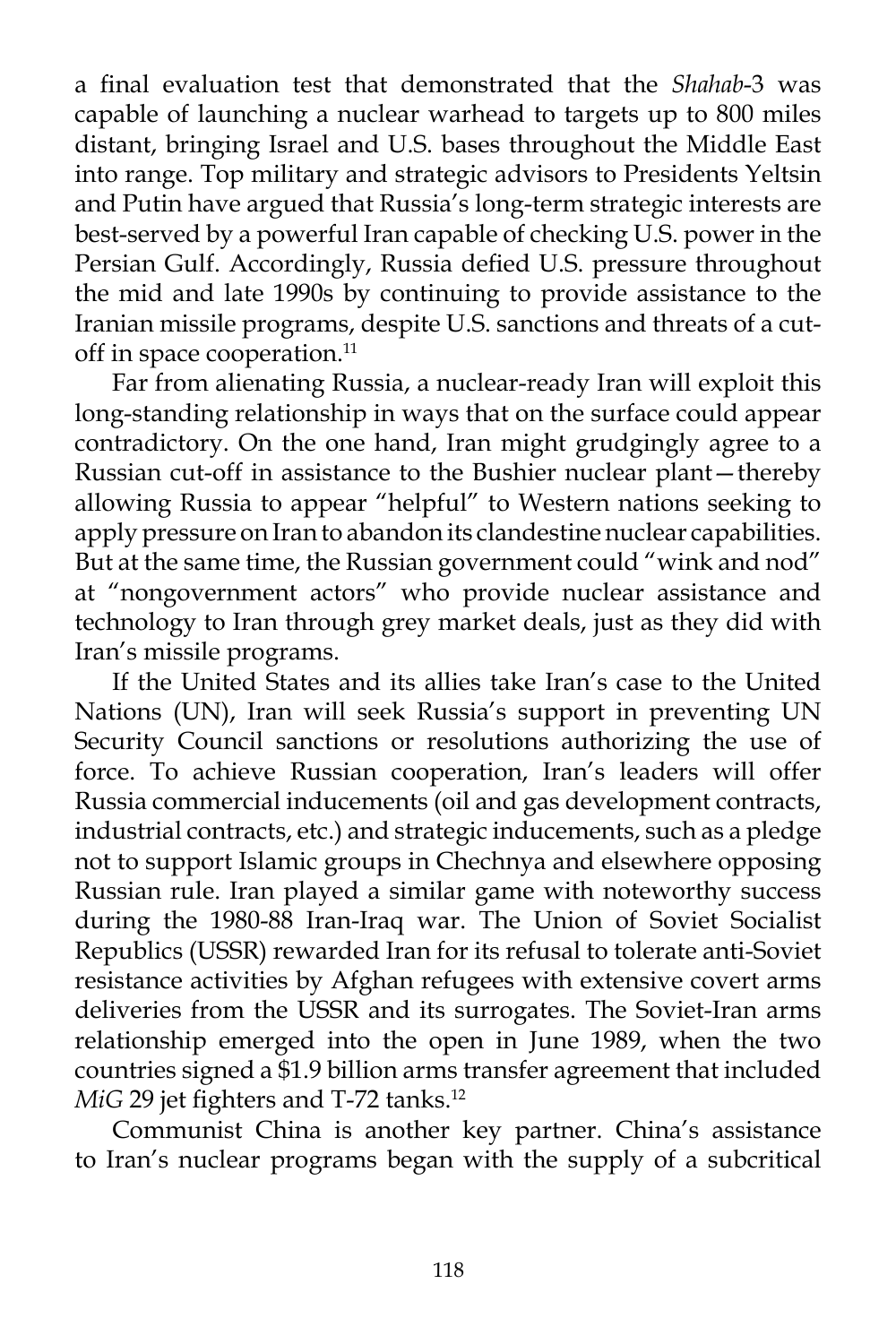"training reactor" in 1985. China has helped Iran exploit uranium mines in Yazd province, giving Iran an unsafeguarded source of nuclear material for enrichment; it has supplied milling plants, and reportedly, a facility for producing uranium hexafluoride gas for enrichment centrifuges. Chinese assistance to Iran's nuclear efforts was so extensive by 1991 that President George H. W. Bush issued a rare public rebuke to China's leaders.<sup>13</sup> Iran has now acknowledged having built many of these facilities, and has opened some of them to inspection by the IAEA, which has been careful in its public reports not to name names or even identify the countries involved in transferring critical technologies and design information.

 A nuclear ready Iran will leverage trade for political support from China as well—both to restrain the IAEA, and when that fails and Iran's case is referred to the UN, to veto UN Security Council action.

#### **Conclusion 3: Iran will Attempt to Drive a Wedge between Europe and the United States.**

 Britain, France, and Germany have been trying since the fall of 2003 to convince Iran to abandon the most dangerous elements of its previously undeclared nuclear program. European Foreign Ministers have announced a series of "agreements" and "understandings" with Tehran aimed at freezing Iran's uranium enrichment, reprocessing, and heavy water programs. In exchange, the Europeans have pledged to block U.S. efforts to get the IAEA to refer Iran's noncompliance with the Non-Proliferation Treaty (NPT) to the UN Security Council for eventual sanctions. So far, Iran has found excuses for not respecting its commitments to the Europeans without any ill effects. Even after the IAEA announced that Iran had broken IAEA seals on its centrifuge production equipment in late July 2004, the Europeans refused to cancel a scheduled negotiating session with the Iranians in Paris.

 The Islamic Republic has faced down Europe before. In 1997, after a German court convicted the Tehran leadership of having ordered the gangland murder of Iranian Kurdish dissidents at the Mykonos restaurant in Berlin, the European Union (EU) recalled its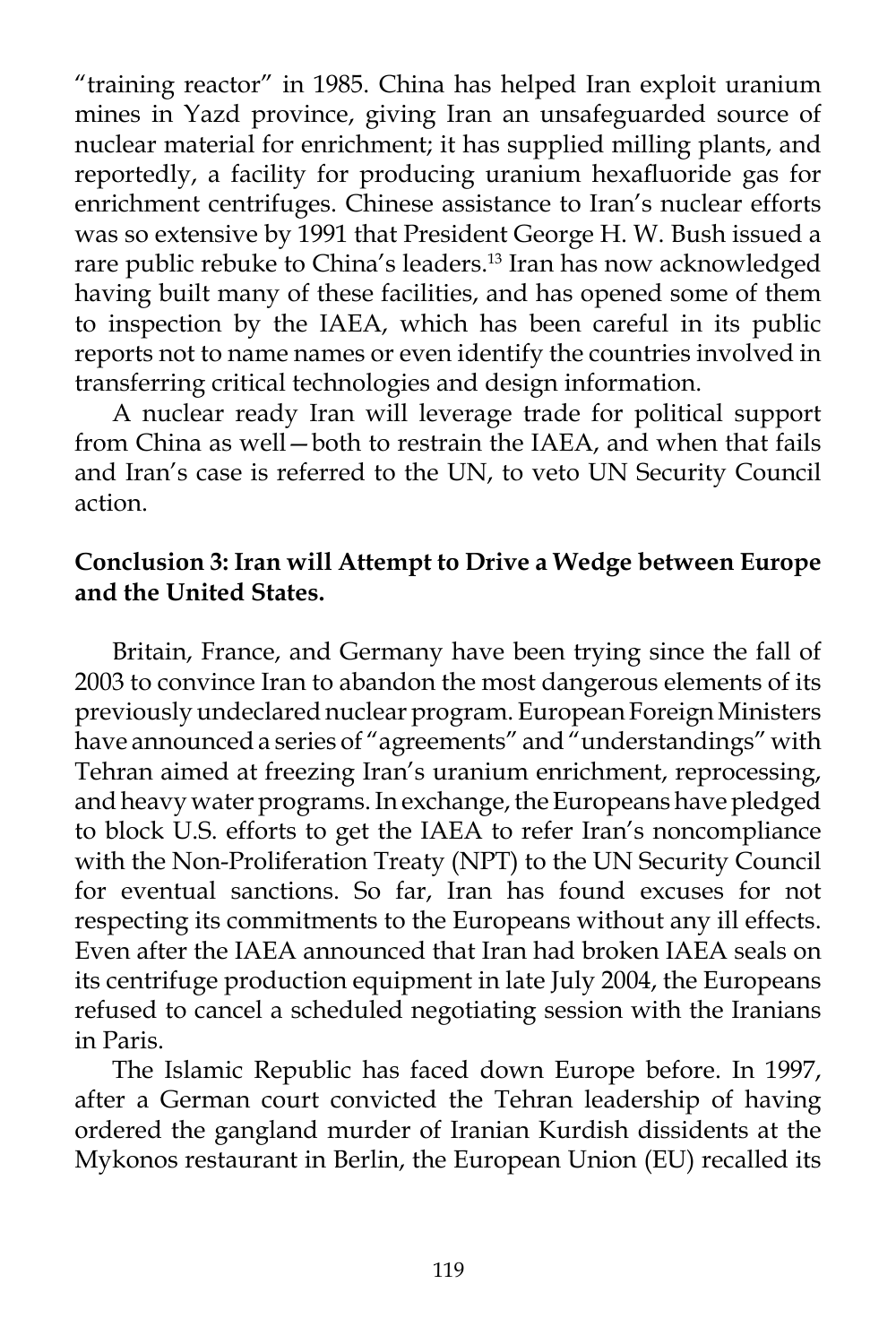ambassadors from Tehran and issued arrest warrants for top Iranian government officials. Iran denied the verdict, refused to hand over its officials, and the EU sent its ambassadors back to Tehran a few months later.

 A nuclear-ready Iran will seek to turn Europe against the United States and Israel, offering lucrative trade agreements and superficial concessions at the IAEA to win EU backing. As further inducements, Iran could offer intelligence on terrorist groups operating in Europe (some of which it may itself be funding), or even concessionary oil supply arrangements. It could invite European journalists to tour its nuclear facilities, as a demonstration of Iran's peaceful intent. Should Europe adopt a harder line and back U.S.-led sanctions or military force, however, Iran could step up work on its *Shahab*-4 missiles, said to have sufficient range to target European capitols.

## **STRATEGIC AND MILITARY MOVES**

# **Conclusion 4: The Regime's Core Values will Drive It Ineluctably toward Aggressive Military Action, Not Responsibility.**

 Until recently, U.S. policy toward Iran has been driven by two underlying assumptions. The first assumption was that there were "moderates" within the ruling elite who sincerely wanted to cooperate with the United States, and who had serious differences with hard-liners in areas of critical U.S. interest<sup>14</sup>. The second was that the United States could offer them sufficient incentives (or inflict enough pain on the hard-liners) to convince the clerics to change those policies the United States found objectionable: in this case, to freeze and ultimately abandon nuclear weapons development. For nearly 2 decades, these assumptions have rarely been debated, let alone challenged, except by a select group of analysts.

But as I have argued elsewhere, $15$  the drive to obtain nuclear weapons and a broad spectrum of WMD capabilities is only one of five goals that unite the ruling clerical elite. These are the core values that form the bedrock of this regime, and will shape the actions of a nuclear-ready Iran. The remaining four are:

 1. Maintaining the Islamic Republic at all costs, starting with the system of Velayat-e faghih (absolute clerical rule). Iran's ruling clerics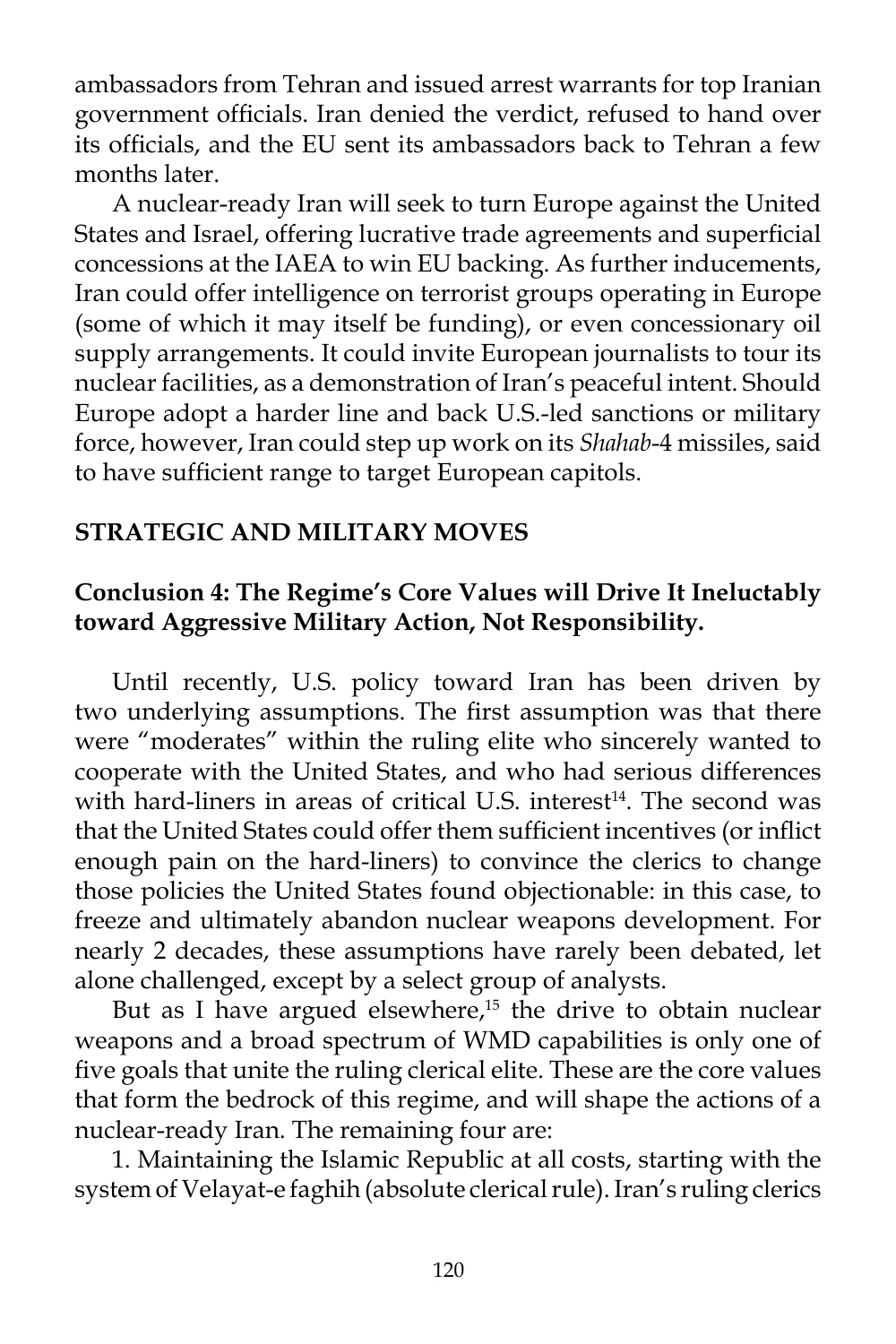understand that their regime is increasingly unpopular at home. In July 1999, students at universities across the country revolted. While the regime has managed through heavy-handed repression to break the back of organized opposition, the signs that trouble is brewing just beneath the surface are many.

 On the eve of the February 2004 parliamentary elections, 117 reformist members of Parliament resigned *en masse* to protest having been barred from running. The reformers had been seeking a "kinder, gentler" Islamic Republic, not an end to absolute clerical rule. The resulting election sweep by hard-liners effectively marked the end of the reform movement mirage. Iranian voters massively boycotted the elections but as of yet have not managed to otherwise challenge the regime, which has emerged emboldened from the election crisis.

 At the same time, regime leaders fear foreign support for the prodemocracy movement, and increasingly view the proliferation of satellite radio and television broadcasts into Iran from abroad with alarm. As the United States contemplates providing support for the pro-democracy movement, we must understand that Iran's new nuclear capabilities increase the stakes. A nuclear-ready Iran will not stop at violently suppressing domestic dissent, but will actively seek ways of lashing out at what it sees as the sources of that dissent: the United States and Israel. Similarly, any outbreak of dissent inside Iran, whether fueled by outside forces or not, will be blamed on the United States and Israel.

 2. Aggressive expansion of Iran's influence in the Persian Gulf region to become the predominant power, militarily, politically, and eventually economically. The Islamic Republic has a long history of using terror and subversion against neighboring states to achieve its goals. With a real or virtual nuclear arsenal at its disposal, Iran's leaders may be emboldened to take more aggressive steps to assert its pre-eminence and to weaken competitors. A few examples include:

*Saudi Arabia***.** Iran will resist Saudi efforts to step up oil production in order to lower world oil prices, and will want Saudi Arabia to feel the heat of Iran's new power. A nuclear ready Iran could feel emboldened to step up its support for Saudi terrorist groups and direct them to sabotage or otherwise attack Saudi oil installations, should the Saudis refuse to decrease production.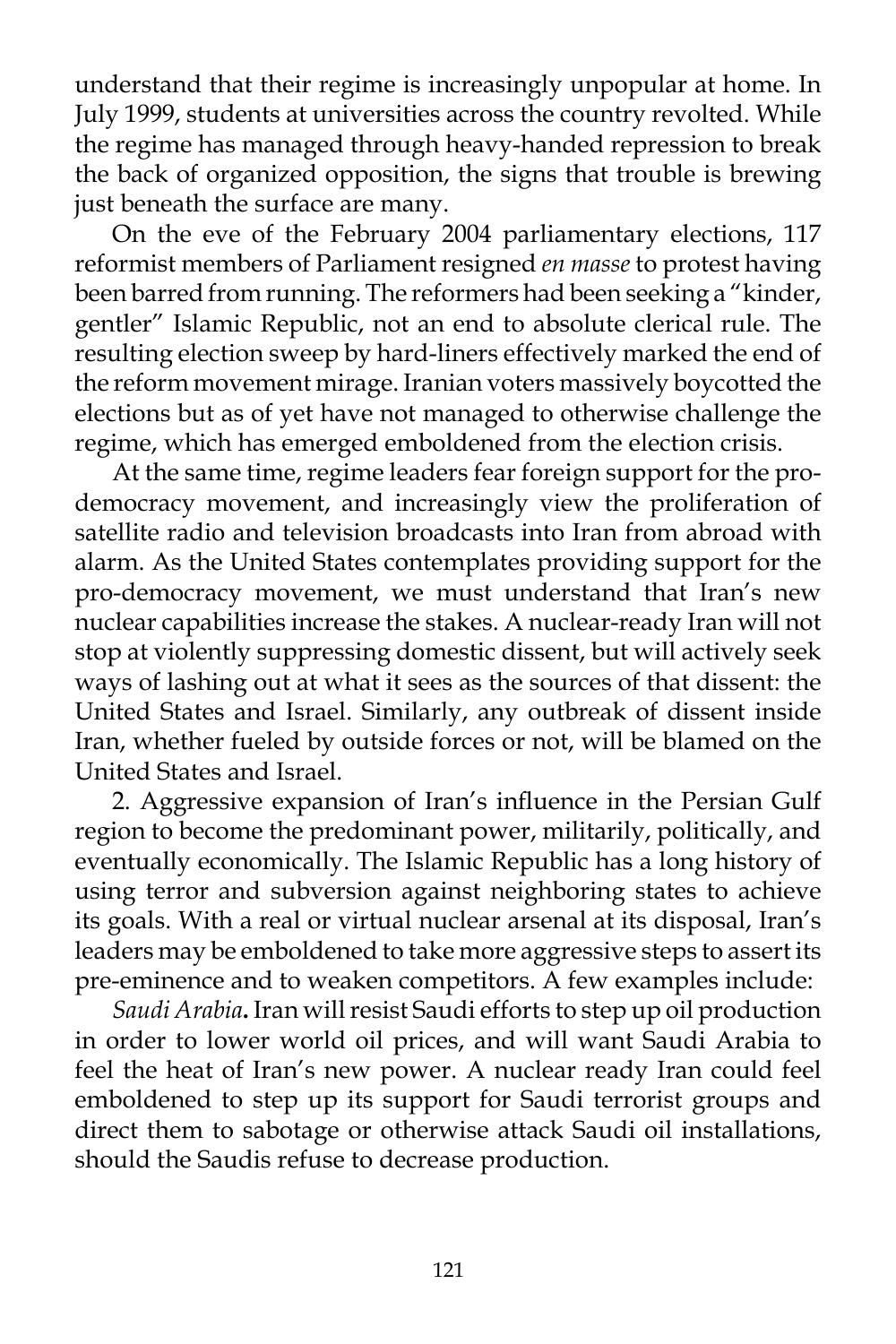*Iraq***.** The Iranian government pursued an aggressive campaign of subversion against the Iraqi Governing Council following Operation IRAQI FREEDOM. It supported renegade Shiite cleric Muqtada Sadr, beamed anti-American propaganda into Iraq on 42 Arabic-language radio and television stations, and built a network of social services in southern Iraq that bested those provided by the Coalition Provisional Authority and the Iraqi Governing Council (IGC). A nuclear-ready Iran could step up subversion inside Iraq (attacks on oil installations, U.S. and Iraqi forces), with the goals of scaling back Iraqi oil exports, driving the United States to withdraw its troops, and preventing the emergence of a strong central Iraqi government that could challenge Iran.

*Qatar***.** Iran is competing with Qatar to attract international investment to develop a massive shared gas field in the Persian Gulf. (The Iranians refer to the offshore gas field as South Pars; the Qataris call it the North Dome.) They are also competing to supply natural gas to India and Pakistan.<sup>16</sup>. Fear of a natural gas "glut" could lead Iran to seek to limit foreign investment in Qatari gas projects.

*Turkey***.** Iran's main economic competitor in the region is Turkey. Should Turkey's secular parties or the military replace the current Islamic governing party, Iran could resume its support for Islamic terrorist groups to destabilize Turkey.

3. Calls to end the U.S. military presence in the Persian Gulf, which the Islamic Republic views as a direct challenge to its predominance. The Islamic Republic has long sought to force the withdrawal of U.S. military forces from the Gulf. Since the testimony of former Federal Bureau of Investigation (FBI) Director Louis Freeh on December 18, 2003, in a civil suit against the Islamic Republic of Iran brought by families of the Dhahran victims, Iran's direct involvement in the bombing has become a matter of public record. The Iranian attack was aimed at causing casualties unacceptable to the U.S. public that would force a U.S. withdrawal from Saudi Arabia. 17

 In the past, the regime's use of terror against U.S. targets has been selective, as Iran carefully gauged the U.S. response. A nuclear ready Iran will feel emboldened to launch terrorist attacks on U.S. forces wherever they are stationed in the region as the price of U.S. retaliation dramatically escalates. To step up pressure on the United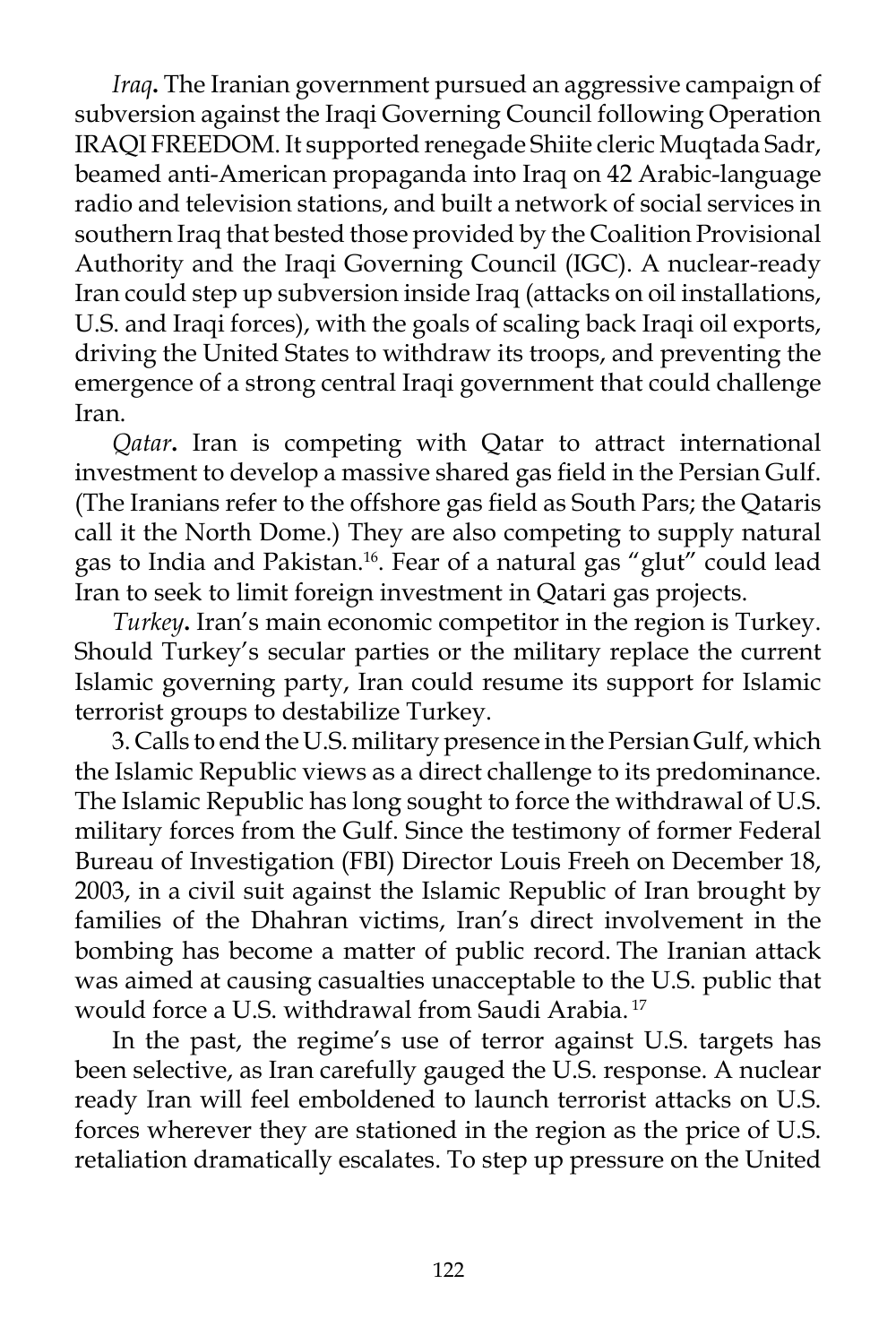States to withdraw its forces, Iranian surrogates could also launch attacks against countries that host U.S. military bases (Qatar, Kuwait, the United Arab Emirates [UAE], Bahrain, Oman), and on U.S. naval ships patrolling the Gulf. (It is my judgment that Iran is less likely to seek to close the Strait of Hormuz, since this would cripple its own oil exports, or to openly challenge U.S. warships passing through the Strait, if it can achieve its goal of a U.S. military pullout through other means).

4. Active subversion of the Middle East peace process. Notwithstanding the vicious anti-Semitic rhetoric of its leaders, the Islamic Republic views Israel as a competitor. The ruling clerics fear that if the peace process succeeds, Israel will become the predominant economic power in the region and the partner of choice for the Arab world, Turkey, and Central Asia, instead of Iran. A nuclear-ready Iran will seek to broaden the struggle against Israel by expanding its support for terrorist groups based in the Palestinian territories, Syria and Lebanon. If war between Israel and its Arab neighbors were to break out, Iran has made clear it would throw its support behind Syria.

## **Conclusion 5: Iran Hopes Nuclear Capability will Deter a U.S. or Israeli Conventional Strike.**

 The chronology of Iranian nuclear development, which has accelerated rapidly since the September 11, 2001, attacks on America, strongly supports the view that Iran's leaders believe they can deter an American conventional attack with the threat of nuclear retaliation. "Iran's national defense doctrine has been based on the assumption that it will, one day, fight a war with the United States, plus its Arab allies and Israel," writes Iranian analyst Amir Taheri.

The central assumption of Iranian strategists is that the U.S. cannot sustain a long war. It is therefore necessary to pin down its forces and raise the kill-die ratio to levels unacceptable to the American public. In the meantime, Iran would put its nuclear weapons program in high gear, and brandish the threat of nuclear war as a means of forcing the U.S to accept a ceasefire and withdraw its forces from whatever chunk of Iranian territory they may have seized.18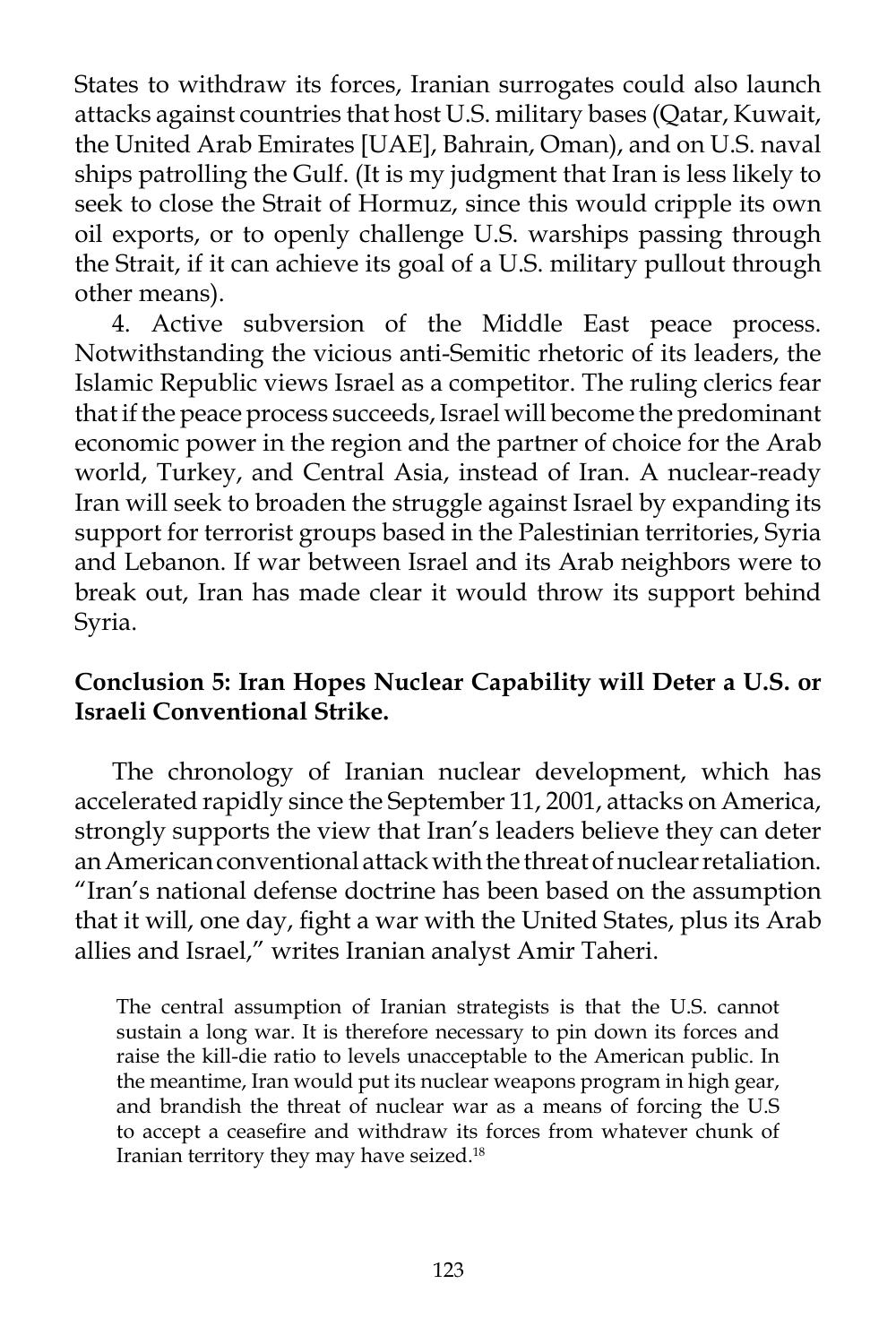Iran's leaders have become increasingly bold in brandishing the threat of using nuclear weapons against Israel should the Israelis attempt a conventional strike against Iran's nuclear facilities. This is dramatically different from the Cold War logic of mutually-assured destruction, since it states that Iran would escalate a conventional conflict into a nuclear exchange.

 But they have also hinted that they seek nuclear weapons (and the missiles needed to deliver them) to give them new offensive capabilities. Iran's Defense Minister Ali Shamkhani told reporters after a September 25, 1998, military parade that Iran would strike "in a way the Israelis cannot imagine" in the event Israel should launch a preemptive attack on Iran. "Today, we are much stronger than in the past. The most clear example is the *Shahab*-3. It will make the Israelis ponder about putting an end to the arms race one day," he said. Banners with the slogan, "Israel must be wiped off the map" in both Farsi and English, were hung from the *Shahab*-3 missiles put on parade. Shamkhani explained: "We have written on the warhead of the *Shahab*-3 that this will not land in any Islamic country. . . . Of course, this program will be pursued, and we will have the *Shahab*-4 and even the *Shahab*-5 to respond to our defense needs."19

 At times, Iran's leaders speak with a kind of millennial exaltation when evoking a nuclear exchange with Israel. In a speech in Tehran in October 2000, former president Ali Akbar Hashemi-Rafsanjani clearly stated that Iran believed it would come out the winner. "In a nuclear duel in the region, Israel may kill 100 million Muslims," Rafsanjani said. "Muslims can sustain such casualties, knowing that, in exchange, there would be no Israel on the map."**<sup>20</sup>**

 Rafsanjani expanded on this doomsday calculus in a oft-cited Friday prayer sermon in Tehran on December 14, 2001, noting "the use of a [single] nuclear bomb in Israel will leave nothing on the ground," whereas an Israeli strike on Iran "will *only damage* the world of Islam" [emphasis mine]. Rafsanjani said that Israel would be "removed from the region and the world of Islam [as] 'extraneous matter'," and that "those who have gathered together in Israel would one day be dispersed again." This is not the language of mutually assured destruction or deterrence. This is the language of genocide.<sup>21</sup>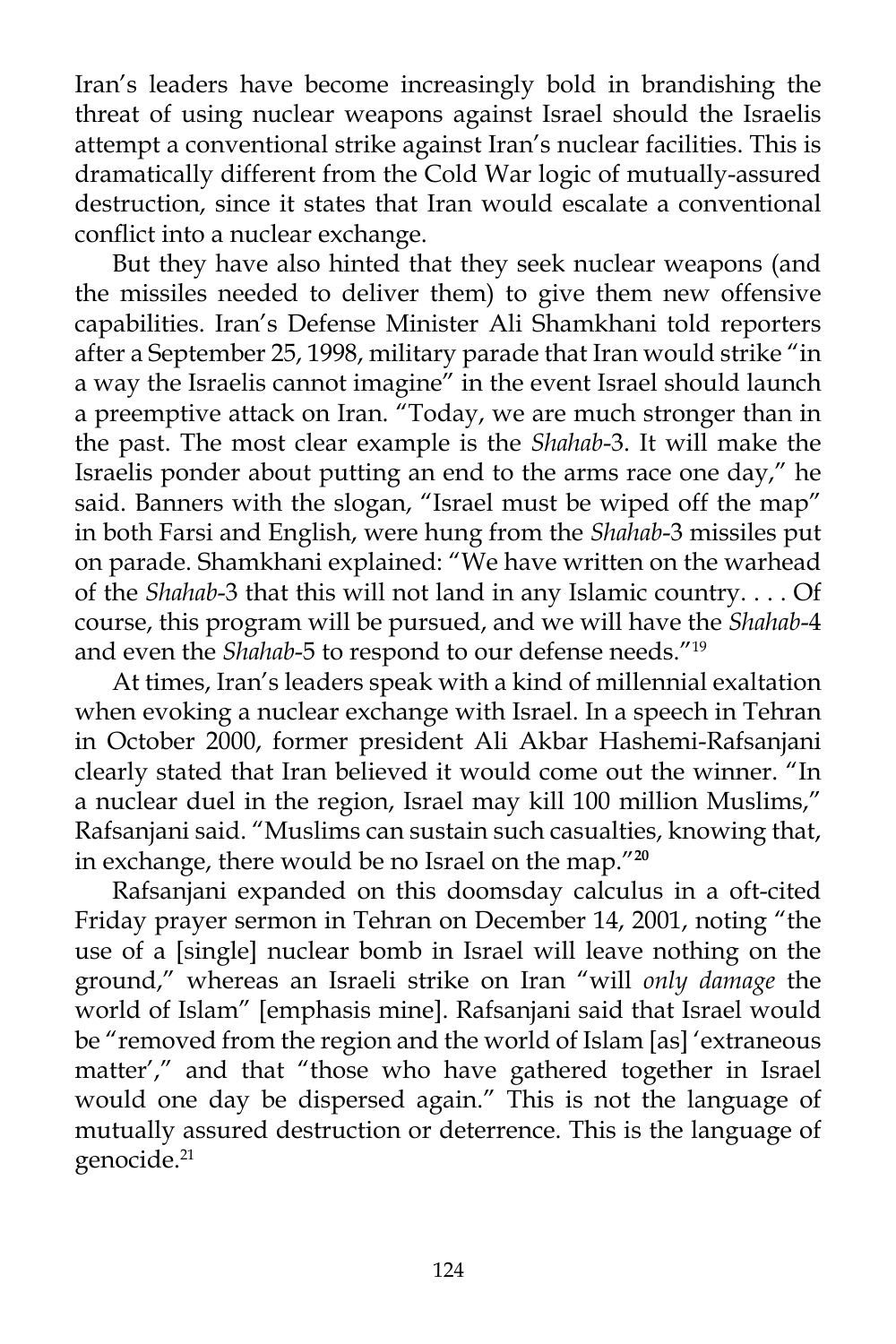When asked about the possibility of Israel launching a preemptive strike against Iran's nuclear facilities, Rafsanjani boasted to al-Jazeera television on September 18, 2003, "We are not worried about Israel and its threats. If Israel committed such an error, we would give it a slap it would never forget—not only during several years, but for all its history."22

 Rafsanjani gets credited with having revived Iran's stalled nuclear program, first as Parliament Speaker in the early 1980s, and later as President from 1989-97. He now heads the Expediency Council, a leadership body capable of overturning the legislature or even the Islamic Republic's main religious court, the Council of Guardians. Once labeled a moderate by the *Washington Post* and the State Department, "either Rafsanjani fooled diplomats and pundits alike, or moderate in Iran implies first-strike use of nuclear weapons," scholar Michael Rubin commented.<sup>23</sup>

 Other government spokesmen have reinforced Rafsanjani's threats, as Israeli officials began warning publicly that a preemptive strike against Iranian nuclear sites could become necessary. Seyed Masood Jazayeri, spokesman for Iran's Revolutionary Guards, accused Washington of using its "wild dog"—Israel—to go after Iran's nuclear programs. If Israel tried to disrupt the Iranian program, it "would be wiped off the face of the Earth and U.S. interests would be easily damaged," he warned in July 2004.<sup>24</sup> President Khatami added that Iran would consider the United States co-responsible for an Israeli attack. "In the international arena, America's capital is Tel Aviv, not Washington. It's the Zionists who dominate the United States," he told reporters as he emerged from a Cabinet meeting. He also announced that Iran had resumed uranium enrichment activities.25

 The clarity of Iran's threats should not be dismissed as mere exaggeration or wishful thinking. A nuclear-ready Iran is likely to goad Israel into launching a preemptive attack, after it has dispersed its nuclear material to ensure that it survives the strike. If the regime feels threatened—from domestic dissent, or foreign attack—the risk of nuclear miscalculation is enormous.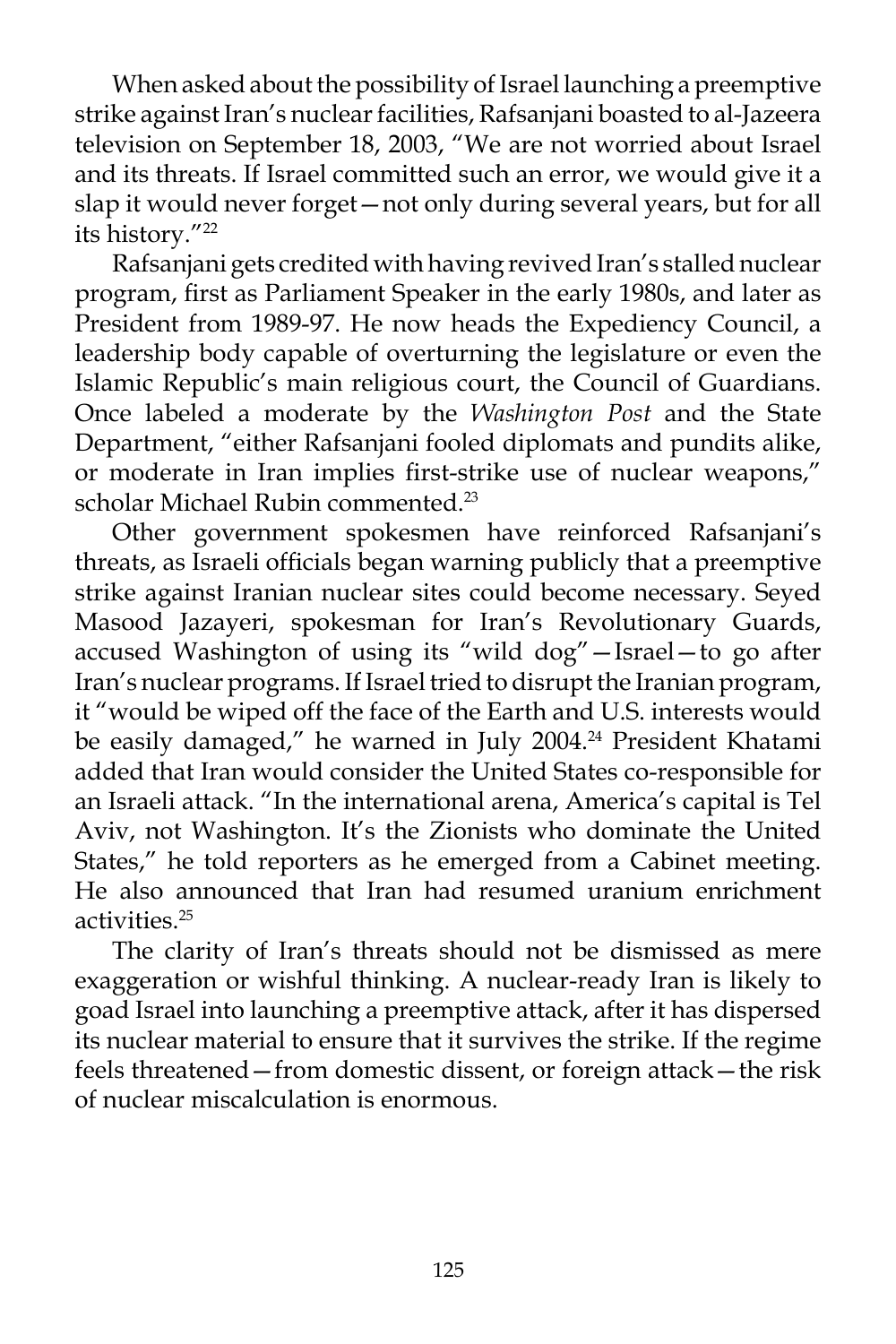## **U.S. OPTIONS**

 In my judgment, the United States has only two options if it allows Iran to achieve breakout nuclear capability: capitulation, or war. The United States might seek to encourage Iran to become a "responsible" member of the nuclear club, by opening a "dialogue" with the regime. In exchange for Iran's agreement to abide by "rules" such as no nuclear first use, and no onward proliferation to third parties, the United States might chose to offer incentives such as:

- a resumption of normal trade and investment,
- a resumption of diplomatic relations,
- an end to stigmatizing the Islamic Republic as a member of the Axis of Evil, and
- ending "the language of regime change."<sup>26</sup>

 The recent Council on Foreign Relations report opines that the underlying rationale for Iran's persistent clandestine nuclear weapons programs is its fear of regional rivals, especially the United States. "Ultimately, only in the context of an overall rapprochement with Washington will there be any prospect of persuading Iran to make the strategic decision to relinquish its nuclear program," the report states.

 Such an analysis assumes that Iran developed nuclear weapons as a bargaining chip, which it would be willing to give up in exchange for certain concessions. But the United States repeatedly has offered to resume normal trade and investment, to hold a security dialogue with the regime, and to eschew the language of regime change, if only Iran would abandon other objectionable behavior—in particular, its support of international terrorist groups and its violent opposition to the Middle East peace process. If the Islamic Republic was unwilling to take up the offer when the costs were relatively low, why should it take the offer now when the costs are much higher? At best, the Islamic Republic might agree to a U.S. offer of trade and relations, in exchange for a pledge of no nuclear first use and no onward proliferation. But Iran's leaders will take such a U.S. offer as a sign of weakness. Far from giving up its nuclear capability in exchange,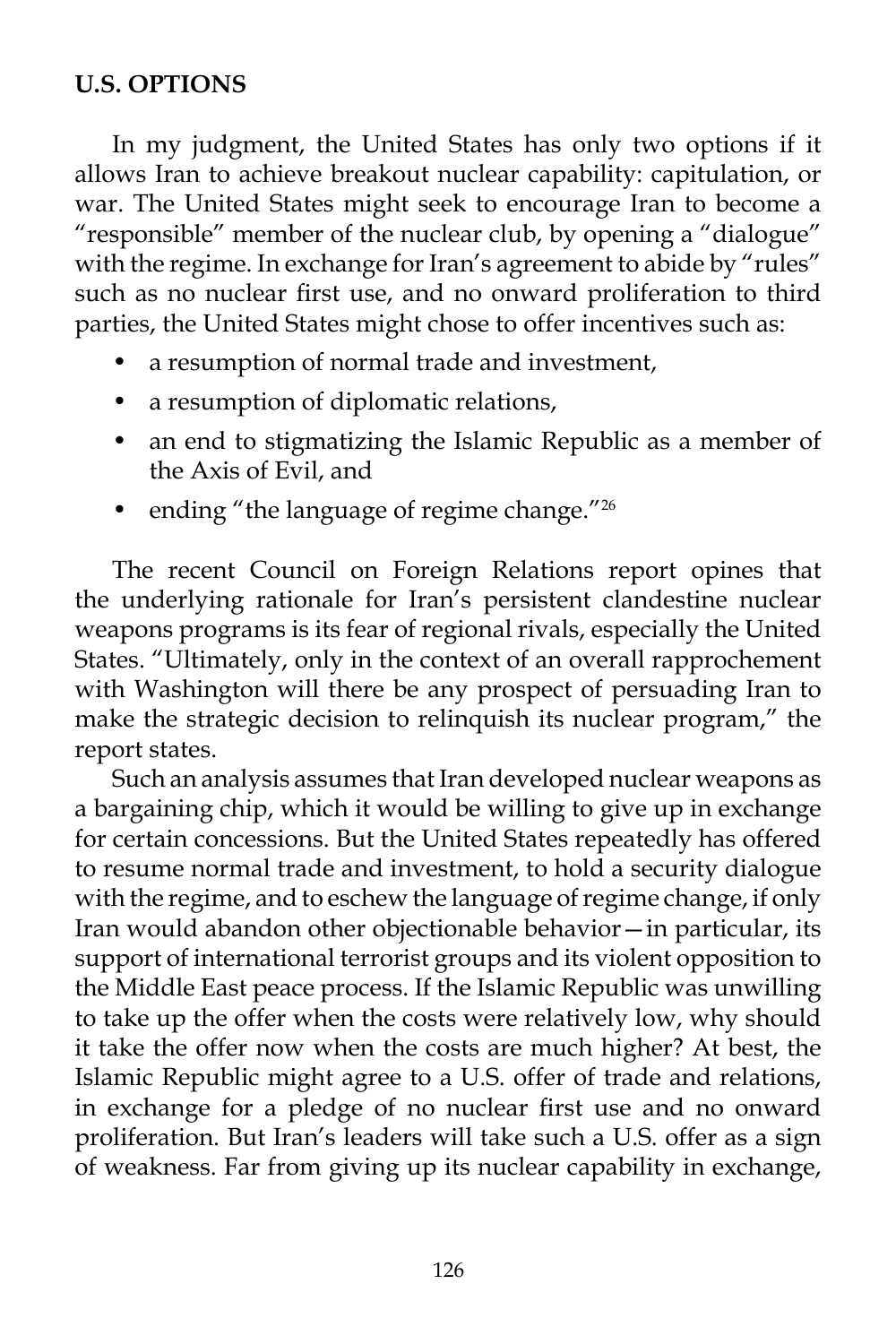the Iranian regime will insist that it be treated with respect as a new member of the nuclear club. With the EU, Russia, and China in agreement to thwart strong UN Security Council action, the United States will have no levers available should Iran find a convenient excuse at some later date to break its promise and unsheath the nuclear sword.

 The only other option for the United States is preemptive war. If so, it will be war in splendid isolation, and with active opposition from Europe, Russia, China, the Organization of the Islamic Conference, and just about every UN member state except, possibly, Israel.

 Once the United States begins a buildup of offensive forces poised on Iran's borders, the Islamic regime is unlikely to wait before it uses whatever nuclear arsenal it possesses. Its first target will not be U.S. forces, but Israel. The Islamic regime will claim to be attacking in "self-defense" (and most of world public opinion will probably agree), since the U.S. administration will be portrayed as doing Israel's bidding, as the "moderate" president Khatami asserts.

 Only one Iranian nuclear-tipped missile needs to penetrate Israel's *Arrow* anti-missile defenses to devastate Israel's highlyconcentrated population. Even a cowed Israeli leadership, deterred from preemptively attacking Iranian nuclear sites, can be expected to unleash its nuclear arsenal, in a tragic reenactment of the Jewish defenders at Masada 2,000 years ago, who preferred suicide to surrendering to the Roman legion.

## **A NUCLEAR IRAN IS NOT AN OPTION**

 From the foregoing, it should be clear that allowing a nuclear Iran to emerge, for as long as Iran is ruled by a radical clerical regime, is not an option any U.S. policymaker wants to face. It should also be clear that the intentions of Iran's leaders are the issue, not the capabilities of its military. If nuclear weapons alone were the problem, the United States would have security issues with Great Britain.

 It is my judgment that the United States must take decisive action before Iran becomes nuclear-ready, for as long as the Islamic regime remains in power in Tehran.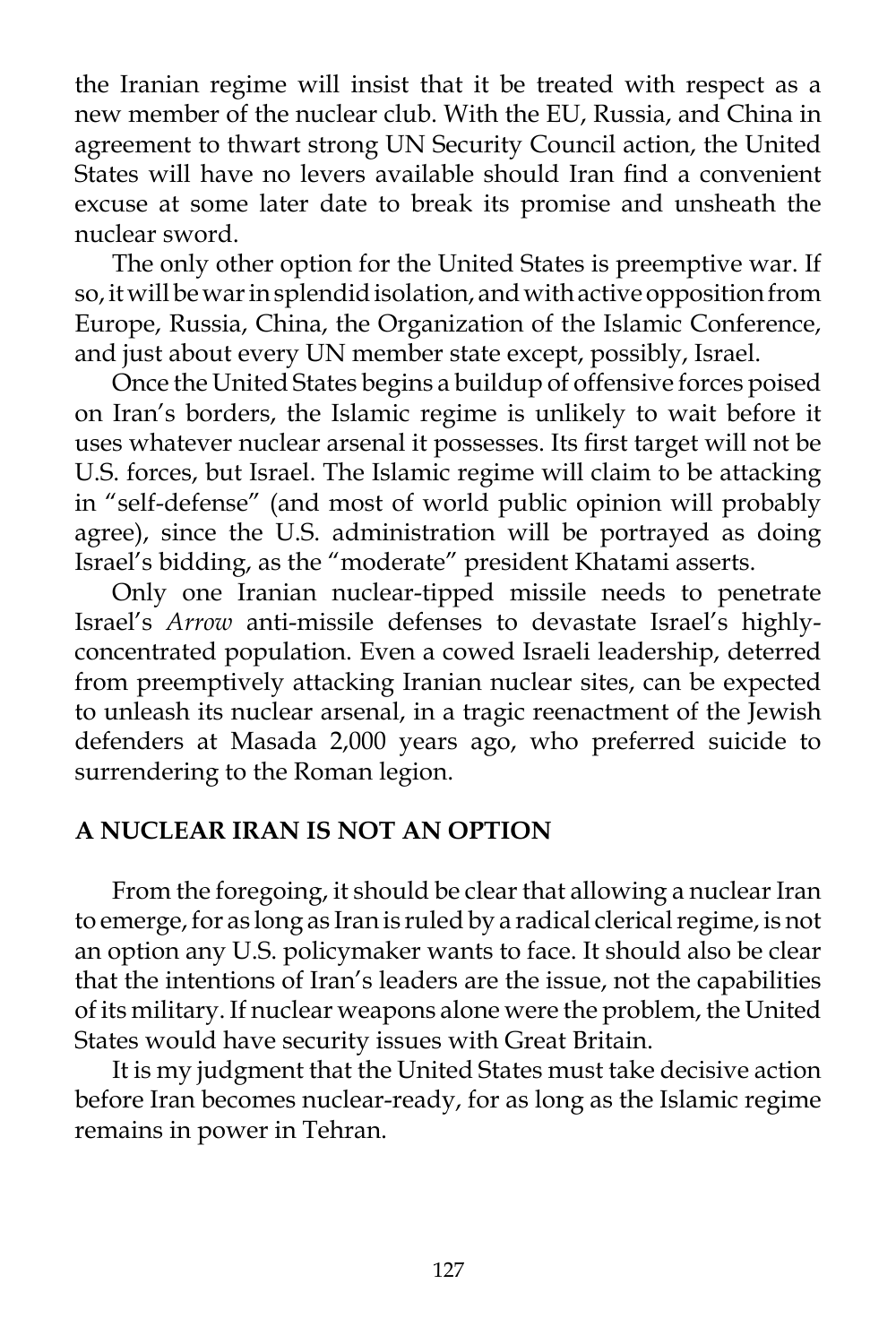#### **ENDNOTES - CHAPTER 5**

 1. Ali Akbar Dareini, "Tehran Says No to New Oversight," *Washington Times*, June 13, 2004, accessed at *http://www.washtimes.com/world/20040612-113944-3765r. htm*.

 2. This 5 MegaWatt reactor, installed at the University of Tehran's Tehran Nuclear Research Center (TNRC), was supplied by AMF Atomics, a division of American Machine and Foundry, and was initially fueled with U.S.-supplied highly enriched uranium (HEU).

 3. "No Impediments for Iran to Build Uranium Centrifuges," *Gulf News*, July 15, 2004. The IAEA acknowledged that its seals had been broken on July 27.

 4. "Agents Seek Russian Sale of Nuke-Boosting Gas," *Washington Times*, July 29, 2004.

 5. "Russia to Supply Iran with Nuclear Fuel," *Washington Times*, August 24, 1995; see also, "Russian Nuclear Deal Worries Germans," Iran Brief, September 5, 1995.

 6. "Russia Not to Export Nuclear Fuel to Iran," *http://www.russiajournal.com/ news/cnewswire.shtml?nw=40726#n40726*.

7. Zbigniew Brzezinski, Brent Scowcroft, *et.al*, *Iran: Time for a New Approach*, Council on Foreign Relations, July 2004, p. 39.

 8. Con Coughlin, "Tehran Will Turn Terrorists on Gaddafi If The Former Ally Reveals Its Nuclear Weapon Secrets," *Sunday Telegraph* (London), February 29, 2004.

9. "Uranium Enrichment Program Confirmed," Iran Brief, May 1, 1005.

 10. "Russian Nuclear Deals are On," Iran Brief, June 1, 1995. I provide a more detailed chronology of Iran's then clandestine nuclear weapons efforts and its suppliers in "Iran's Nuclear Program: Myth and Reality," a paper presented before the Sixth International Castiglioncello Conference, Castiglioncello, Italy, September 30, 1995. (Fifty Years of Nuclear Weapon: Proceedings of the Sixth Castiglioncello Conference, USPID, Milano (Italy), 1996.)

 11. Kenneth R. Timmerman, "Russian Assistance to Iran's Missile Programs," testimony before the Subcommittee on Space and Aeronautics of the Committee on Science, U.S. House of Representatives, July 13, 1999.

 12. "Post-Khomeini Iran: Looking for Friends," *Mednews*, Vol. 17, Issue 2, June 26, 1989.

13. "The China-Iran Nuclear Cloud," *Mednews*, July 22, 1991.

 14. Many journalists and academics continue to use the terms "moderate" and "conservative" to describe the two main camps. I will discuss Khatami's "moderation" in this chapter. As for the "conservatism" of clerics such as Ayatollah Khamenei, who was educated at Patrice Lumumba University and has long